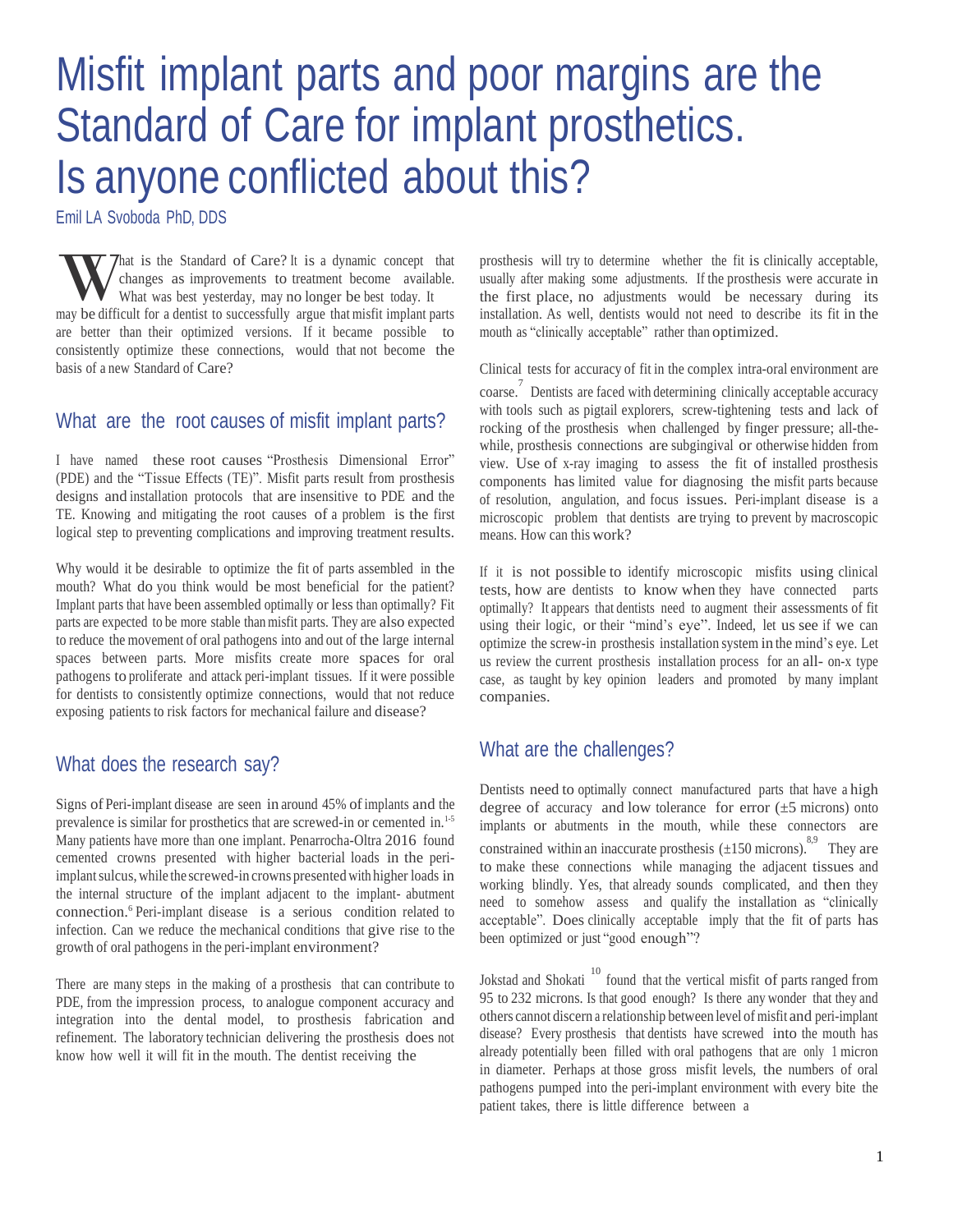95 micron misfit and a 232 micron misfit. Perhaps it is the patient's resistance to infection that determines the variance expressed as clinical pathology. Negative results always need to be interpreted with great caution.

Shouldn't dentists be able to articulate how they were able to optimize the fit of parts during their installation process? If dentists already accept the status quo, that misfit parts are OK, despite the troubling rate of periimplant disease, what is their incentive to get better? Can dentists do better? Can they consistently optimize the fit of implant parts?

Government regulators think the stability of connected implant parts is important. Implant parts must meet stability standards while connected with their complimentary implants before Health Canada or FDA will allow them to be sold in Canada or the USA. For these tests, implant parts are optimally connected to individual implants and subjected to mechanical challenges that are intended to simulate function in the intra-oral environment. These parts are joined "optimally" and not in a "clinically acceptable way". Is it assumed that manufacturers would inform dentists how to assemble their parts optimally in the mouth? I have yet to see such instructions. Is it assumed that clinically acceptable fit and optimal fit are the same? They are not the same for multi-unit prosthetics, for sure.

## Current installation for all-on-x

**In the Lab:** For an all-on-x case, the lab technician has affixed multiple prosthetic attachment parts to a large prosthesis to fit the position of multiunit abutment analogues on a dental model. (Figure 1) To reiterate, the lab has connected high precision parts that have low tolerance for error into a prosthesis that is way less accurate than those parts can tolerate. In so doing, the first root cause of misfits, called PDE, has become part of the current installation system.



Figure 1: A technician is cementing prosthetic connectors into a prosthesis in the laboratory to fit a dental model.

**In the operatory:** The dentist must try to install the large prosthesis while trying to optimize the fit of the prosthetic attachments onto the multi-unit abutments, while pushing the prosthesis against adjacent tissues. The resistance of the tissues to displacement by the prosthesis adds another challenge for the dentist. I have named this root cause of misfit connections the "Resistance to Displacement Effect" (RTDE). It is one of the Tissue Effects (TE) encountered by the dentist during the prosthesis installation process. The dentist must somehow try to manage PDE and the TE simultaneously. Ouch, that sounds almost impossible to do! At best, the misfits between the multi-unit abutments and the prosthetic connectors will become difficult to detect and a "clinically acceptable" installation result will have been achieved. Is it the goal of the installation

process to hide the misfits from view or to optimize the fit of parts? Will the misfits be stable? Will they exclude oral pathogens, or will they become incubation chambers for oral pathogens that will assault the peri-implant environment during function?

Why does such a prosthesis have 15 times the peri-implantitis disease rate than a prosthesis with 3 or less retainers?<sup>11</sup> Is this higher rate of peri- implantitis due to the misfit of joints? Is it due to the added cantilevers that are stressing and mobilizing these misfit joints? Is it the wide profile of the prosthesis made necessary for screw-access hole positioning, that blocks access to care? Wow, what a mess!

When the patient experiences peri-implant disease or component failure, whose fault is it? How will the dentist manage these complications? Treatment for peri-implant disease is unreliable  $\frac{12}{1}$ , uncomfortable and expensive. Who is going to pay? What about the cascade of liabilities that affects the dentist's referral circles, laboratory interactions and implant brand loyalty? What if the patient lodges a formal complaint with the Dental Governing Body?

Shouldn't dentists be able to consistently optimize the fit of implant parts? Acknowledging this problem is the first step towards solving it. Not acknowledging this misfit problem is irrational and fosters ongoing negligence. Let us consider a possible means of consistently optimizing connections to improve results.

## New Way of installing all-on-x

**In the Lab:** This time the laboratory technician makes the prosthesis as usual, but instead of joining the prosthetic connector to the prosthesis, leaves adequate space between the prosthetic connector and its intended housing, to compensate for PDE. That space could vary depending on the technology used to create the prosthesis. A good starting point for a milled prosthesis could be 120 microns (my experience). This is about the thickness of a coarse human hair. The lab technician then seals the screw access hole opening in the prosthesis with acrylic and delivers the prosthesis and the prosthetic connector to the dentist, separately.

In the **operatory:** The dentist screws together all the implant components in the mouth, including the prosthetic connector.



Figure 2: This model is intended to simulate the intra-oral situation. The dentist removes the temporary prosthesis and exposes the installed multi-unit abutments.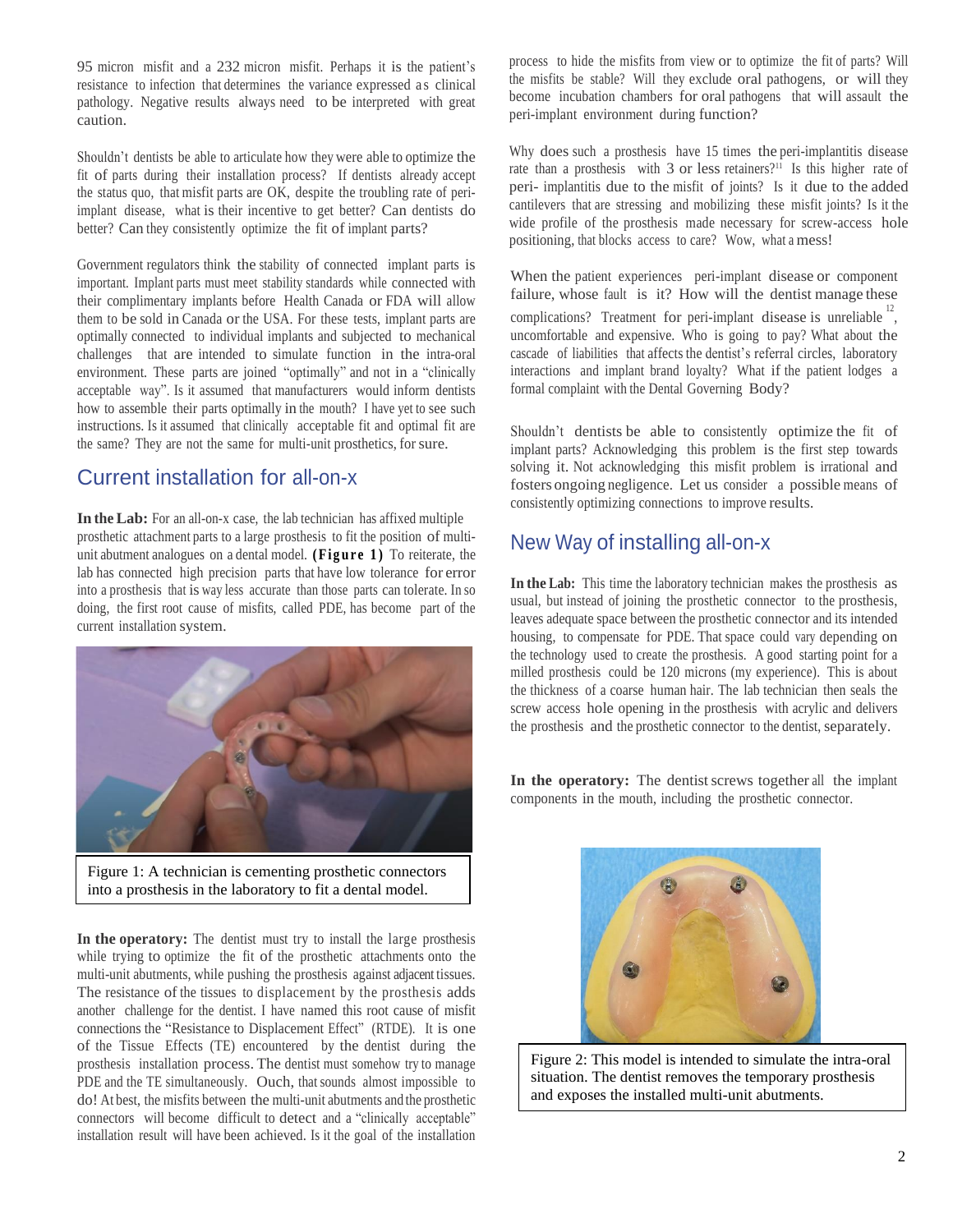

Figure 3: The prosthetic connectors have been optimally installed onto the multi-unit abutments, in the mouth.



Figure 5: The prosthetic connector screws are protected with compacted Teflon tape.

**Now the dentist has optimized the fit of all implant parts, for the first time. (Figures 2&3)** The dentist can articulate how they have consistently managed to accomplish that important goal. If there is no prosthesis attached to the prosthetic connectors, there is no PDE involved in the connection of implant parts.

Then the dentist fits the prosthesis onto the prosthetic connectors and can adjust it and/or the adjacent tissues to optimize its fit. **(Figure 4)** This is much easier to do in a controlled fashion, because it is not difficult to place and remove the prosthesis multiple times during its adjustment phase.

Once the dentist is happy with the fit and occlusion of the prosthesis, the prosthetic connector screw can be protected with compacted Teflon tape, **(Figure 5)** and the prosthesis can be cemented into the mouth. The dentist then accesses and removes the prosthetic attachment screws and removes the prosthesis from the mouth. **(Figures 6&7)** The cement around the prosthetic connectors can be refined and polished, and the prosthesis can be reinstalled**. For the first time, the dentist has installed a passively fitting prosthesis. <sup>I</sup> like to refer to this prosthesis installation process as The Svoboda Way of installation**.

There are still problems related to the wide profile of the prosthesis, often required for esthetic screw access, that may block accessto care. There may remain the annoyance of maintaining unattractive screw-access covers and failing adjacent porcelain. **However, installing a passively fitting prosthesis onto optimized fitting parts goes a long way to reducing the incidence and liability for complications.** Optimized parts



Figure 4: The dentist can easily place and remove the prosthesis to adjust fit and occlusion.



Figure 6: The prosthesis has been cemented into the mouth and the prosthetic connectors have been exposed.



Figure 7: The prosthesis is removed from the mouth and the luting material is refined and polished around all prosthetic connectors. The prosthesis can now be re-installed passively, for the first time.

are apt to be more stable and better able to tolerate the extra stress caused by anterior and posterior cantilevers inherent to the all-on-x type of prosthesis design. **The Svoboda Way ofinstallation results in a "New Standard of Care" and thus needs to be adopted by the dental industry as soon as possible.**

## Screw-in Single Tooth Prosthesis

Let's look at single tooth replacements installed by the screw-in system. Single tooth replacements are the most common implant retained prosthetics. Just like any prosthesis installed into the oral environment they must overcome both PDE and TE to allow the dentist to optimize the fit of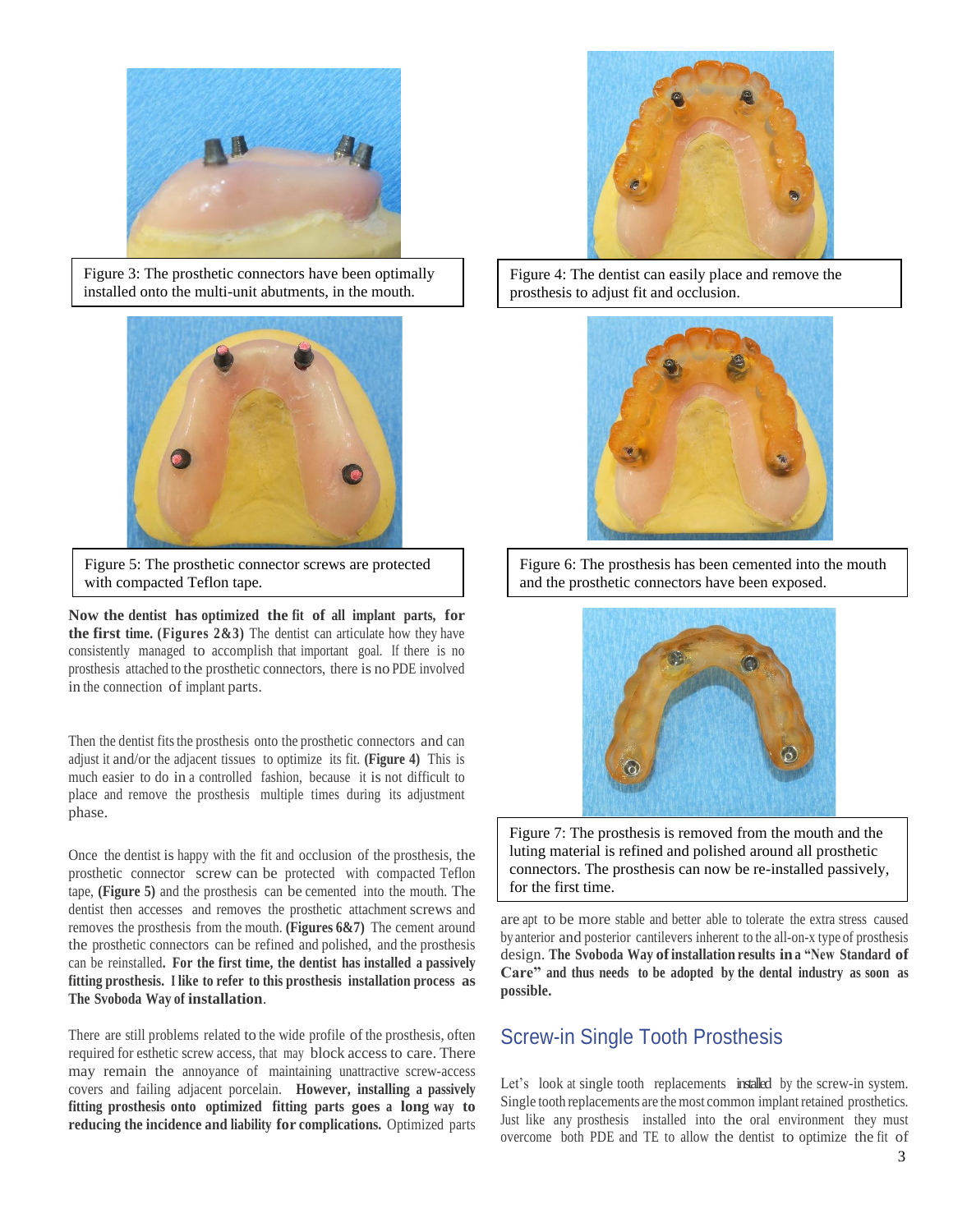implant connections. Though PDE is expected to be lessthan that inherent in larger prosthetics, contacts with adjacent teeth and working paths of insertion, determined by the implant alignment and adjacent tooth position, create additional challenges to optimizing implant-abutment connections. To achieve an optimized implant-abutment connection, the dentist must adjust the contacts while fitting and screwing the abutment-crown complex into place, and pushing adjacent tissues out of the way of the prosthesis. There are a lot of things going on at the same time.

If the contacts are snug, the dentist will find it difficult to determine whether the implant-abutment connection has been optimized by the tightening of the abutment screw, or whether the path of insertion constraints have taken precedence over the implant-abutment alignment and fit. Because dentists cannot see the connection, it is also difficult for them to determine whether adjacent tissues have prevented the implant and abutment connecting parts from joining optimally.

When the fit has not been optimized, there are times when the retaining screw istorqued down to specifications, causing the abutment to seat somewhat and the crown to upright. This can create a tight contact with one adjacent tooth and an open contact with another. Those instances may necessitate abandoning the installation process and sending the crown back to the lab to close a resulting open contact. On reinstallation, will the dentist really know whether the connection is optimized or partially optimized?

<sup>I</sup> would say that even installing a single crown onto an implant using the screwin technique can be challenging and may lead to a misfit implant-abutment joint. Should achieving an optimized fit at the implant- abutment connection be a game of chance? Would you hire a plumber that could only "perhaps connect" the pipes in your house properly?

# Screw-in 3 Unit Bridge

Let's look at 3 unit implant supported bridges installed by the screwin system. These have all the problems of single unit prosthetics, but now PDE will not allow the abutments to seat optimally ever, and the prosthesis interaction with the adjacent and underlying tissues (TE) will be more difficult. I can say with conviction, that it is almost impossible to argue that the dentist has been able to optimize the fit of the implant-abutment connections for splinted crowns or any multiple unit prosthesis.

I think it issafe to say that the current screw-in systems of installation make optimizing the implant-abutment connection difficult for single teeth and almost impossible for multi-units. **I guess misfits are still the old standard of care for the current screw-in type prosthetics. Are you OK with that?**

What do we do now? The current screw-in system of installation is fatally flawed and cannot ensure the optimization of the implant-abutment connection in its present form. It seems that we must separate the abutment installation from the prosthesis installation, to separate PDE from the implant-abutment connection to prevent misfits.

## Intra-oral Cementation

Separating abutment installation from prosthesis installation sounds like the current cement-in prosthesis installation system. As such, this system already has the possibility to optimize the implant-abutment connections. Unfortunately, the existing system is not sensitive to PDE or the TE and thus,

it cannot consistently prevent residual subgingival cement and prevent open, overhanging, and overextended margins. These poor margin adaptations are an expression of PDE and/or the Tissue Effects called the Resistance to Displacement Effect (RTDE) and another effect called the Gingival Effects (GE). I have discussed these Tissue Effects in detail in a previous article. 13

The GE occur when the tissue facing profile of the prosthesis presses against adjacent tissues during the installation of a prosthesis by intraoral cementation. As the prosthesis is forced into place by the dentist, the prosthesis creates a barrier with adjacent gingiva that traps excess cement already in the gingival crevice, plus the cement still being expressed from the prosthesis. This cement is pressurized by the seating movement of the prosthesis and can be forced deep into the tissue spaces. The GE can cause abundant amounts of residual subgingival cement. This term has been coined by the author from the results of his in vitro and in vivo research efforts.

## Reverse Margin Installation System

How is the Reverse Margin (RM) System different from the current system of cementation? Unlike the current installation system, The RM prosthesis installation system has been specifically designed to mitigate the root causes of complications. Let us use an example to highlight its unique features and to show how it makes installation better.

- **1) Shaping the trans-tissue portal.** The dentist needs to create an appropriately shaped trans-tissue space to facilitate the easier installation of an abutment onto each dental implant. This can be done at the time of implant placement or at any time before restoration. The closer this portal mimics the shape of the final abutment, the easier the installation of that abutment and the more precisely the laboratory technician can position the abutment margin relative to the gingival margin. This portal can be developed by an appropriately shaped stock or custom healing abutment. It is easier to install the final abutment because when the trans-tissue portal mimics the shape of the final abutment, the Resistance to Displacement Effects (RTDE) by adjacent tissues have been thus minimized. The final abutment can move into an optimal relationship with its retainer.
- **2) Installing the RM custom abutment(s).** The RM abutment has design features that a) push the gingival tissues away from the intended prosthesis, b) redirects cement away from the tissues and 3) has additional space within the shape of the inflected margin to compensate for PDE. The shape of the margin follows the shape of the adjacent gingiva to limit its subgingival position to  $\pm 0.5$  mm. This will make it easier to remove excess cement from above its margin and will enhance access for future maintenance. The implant-abutment connection is easily optimized because RTDE have been minimized and there is no prosthesis attached to introduce PDE.
- **3) Installing the RM custom prosthesis by an intra-oral cementation process.** The prosthesis retainers have a concave tissue facing shape in the subgingival region where they fit into the RM abutment inflected-margin-trough. This concave profile acts like a sluice-way to guide the excess cement out of the tissue space. The shallow depth of the abutment margin and its ledge make it easier to visualize and clean away excess cement.